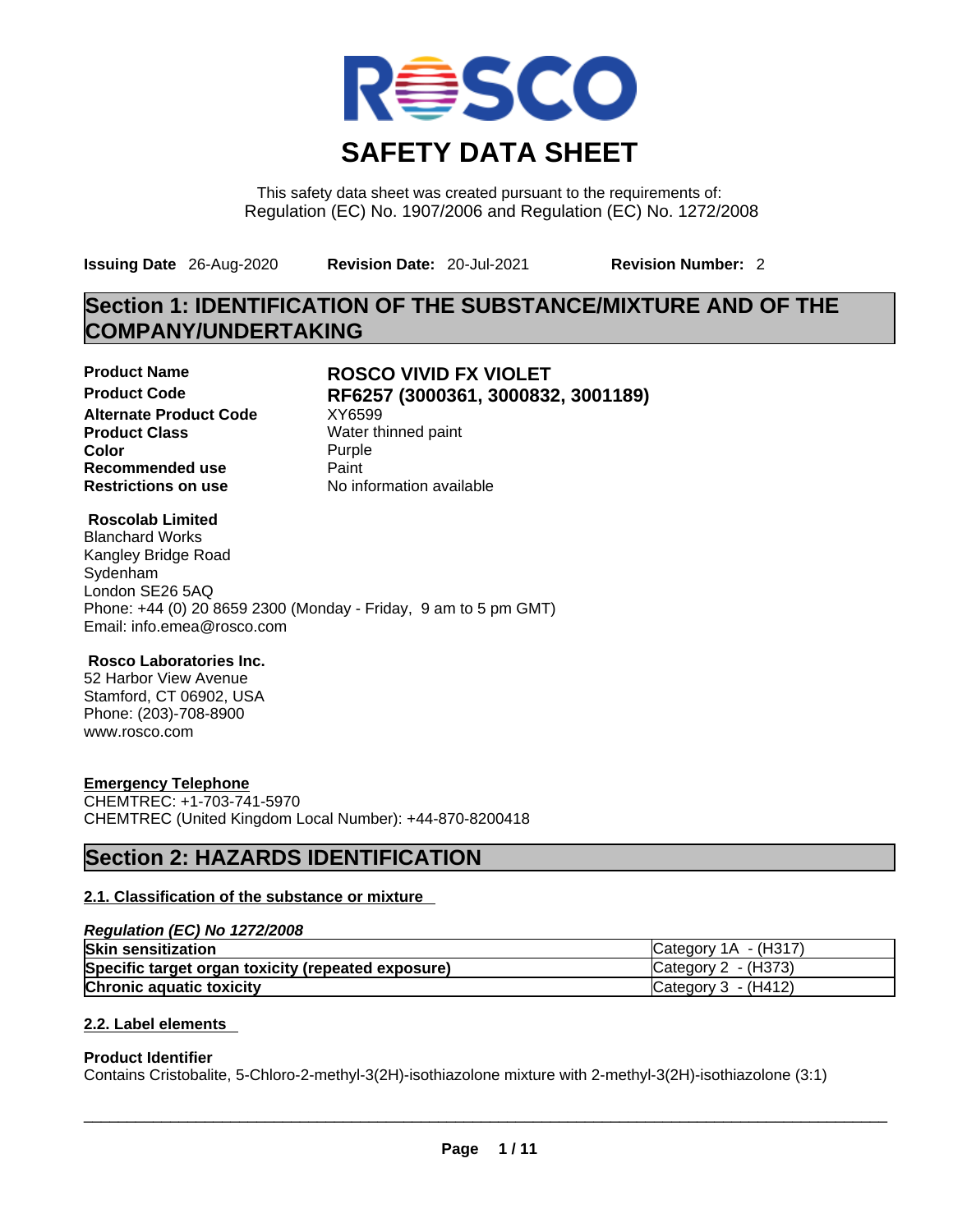

Warning

#### **Hazard statements**

H317 - May cause an allergic skin reaction

H373 - May cause damage to organs through prolonged or repeated exposure

H412 - Harmful to aquatic life with long lasting effects

EUH208 - Contains (1,2-Benzisothiazolin-3-one, 2-Methyl-4-isothiazolin-3-one). May produce an allergic reaction

#### **Precautionary Statements - EU (§28, 1272/2008)**

- P101 If medical advice is needed, have product container or label at hand
- P102 Keep out of reach of children
- P260 Do not breathe dust/fume/gas/mist/vapors/spray
- P280 Wear protective gloves
- P321 Specific treatment (see supplemental first aid instructions on this label)
- P501 Dispose of contents/ container to an approved waste disposal plant

### **2.3. Other hazards**

**General Hazards No information available** 

## **Section 3: COMPOSITION/INFORMATION ON INGREDIENTS**

#### **3.1 Substances**

Not applicable

#### **3.2 Mixtures**

| <b>Chemical name</b>                                   | <b>EINECS/ELINCS No.</b> | <b>CAS No.</b> | Weight-%          | <b>Classification</b><br>according to<br><b>Regulation (EC) No.</b><br>1272/2008 [CLP]                                                                                          | <b>REACH registration</b><br>number |
|--------------------------------------------------------|--------------------------|----------------|-------------------|---------------------------------------------------------------------------------------------------------------------------------------------------------------------------------|-------------------------------------|
| Cristobalite                                           | 238-455-4                | 14464-46-1     | $>=1 - 5$         | STOT RE 1 (H372)                                                                                                                                                                | Not available                       |
| Propylene glycol                                       | 200-338-0                | $57 - 55 - 6$  | $>=1 - 5$         | Not available                                                                                                                                                                   | 01-2119456809-23-02<br>24           |
| Diatomaceous silica,<br>flux-calcined                  | 272-489-0                | 68855-54-9     | $>=1 - 5$         | STOT RE 2 (H373)                                                                                                                                                                | Not available                       |
| 1,2-Benzisothiazolin-3-one                             | 220-120-9                | 2634-33-5      | $>=0.01 - 0.05$   | Acute Tox 4 (H302)<br>Acute Tox 2 (H330)<br>Skin Irrit. 2 (H315)<br>Eye Dam. 1 (H318)<br>Skin Sens. 1 (H317)<br>Aquatic Acute 1<br>(H400)<br><b>Aquatic Chronic 2</b><br>(H411) | Not available                       |
| 5-Chloro-2-methyl-3(2H)-isothi<br>azolone mixture with |                          | 55965-84-9     | $>=0.001 - 0.005$ | Acute Tox. 3 (H301)<br>Acute Tox. 2 (H310)                                                                                                                                      | Not available                       |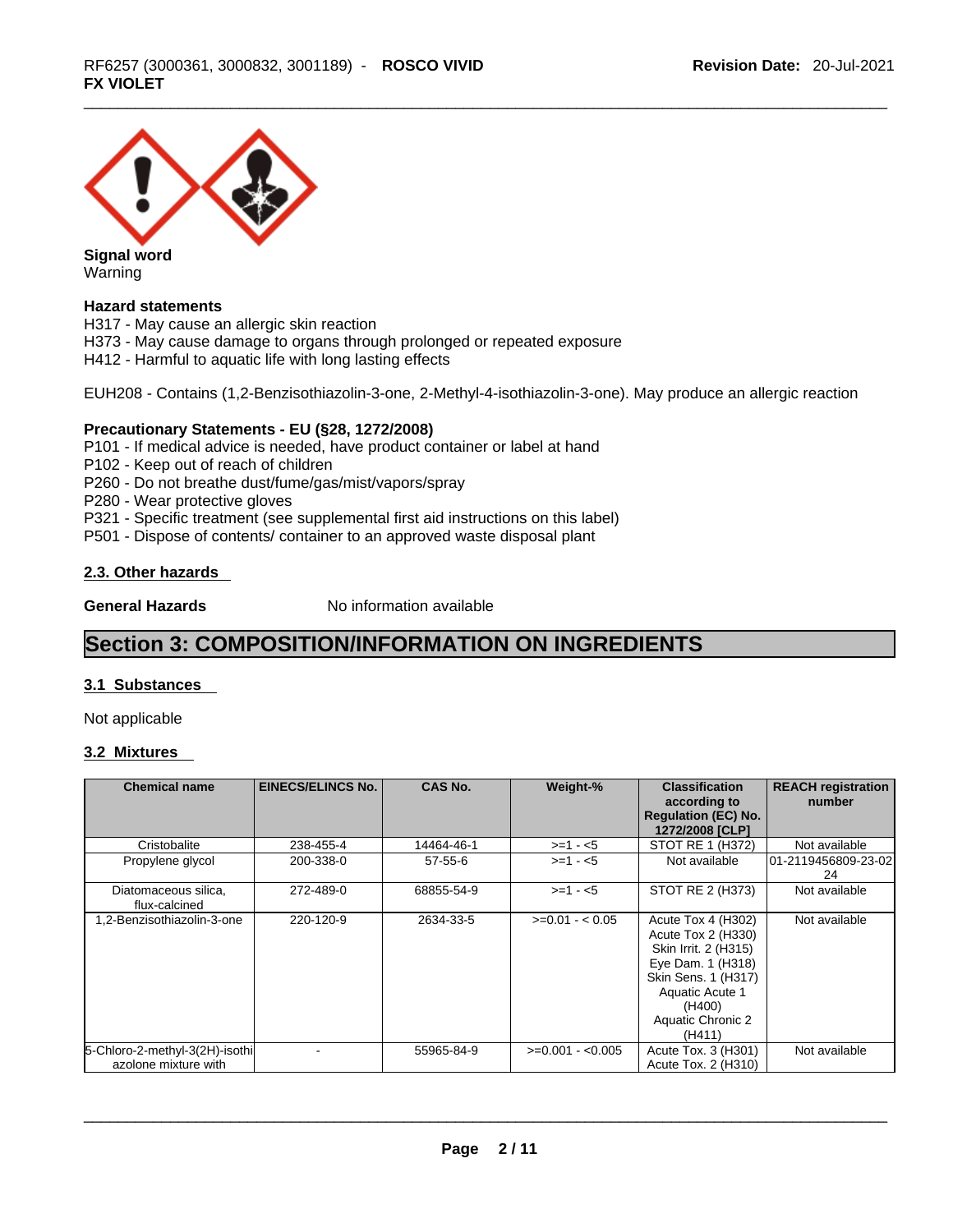| 2-methyl-3(2H)-isothiazolone<br>(3:1) |           |           |                     | Acute Tox. 3 (H330)<br>Skin Corr. 1C (H314)<br>Eye Dam 1 (H318)<br>Skin Sens. 1 (H317)<br>Aquatic Acute 1<br>(H400)<br>Aquatic Chronic 1<br>(H410)                                                                      |               |
|---------------------------------------|-----------|-----------|---------------------|-------------------------------------------------------------------------------------------------------------------------------------------------------------------------------------------------------------------------|---------------|
| 2-Methyl-4-isothiazolin-3-one         | 220-239-6 | 2682-20-4 | $>=0.0001 - 0.0005$ | Skin Corr. 1B (H314)<br>Eye Dam 1 (H318)<br>Skin Sens. 1 (H317)<br>Acute Tox. 3 (H301)<br>Acute Tox. 3 (H311)<br>Acute Tox. 2 (H330)<br>Acute Tox. 3 (H331)<br>Aquatic Acute 1<br>(H400)<br>Aquatic chronic 1<br>(H410) | Not available |

*Full text of H- and EUH-phrases: see section 16* 

## **Section 4: FIRST AID MEASURES**

### **4.1. Description of first aid measures**

#### **Description of first aid measures**

| <b>General Advice</b> | No hazards which require special first aid measures.                                                     |
|-----------------------|----------------------------------------------------------------------------------------------------------|
| <b>Eye Contact</b>    | Rinse thoroughly with plenty of water for at least 15<br>minutes and consult a physician.                |
| <b>Skin Contact</b>   | Wash off immediately with soap and plenty of water while<br>removing all contaminated clothes and shoes. |
| <b>Inhalation</b>     | Move to fresh air. If symptoms persist, call a physician.                                                |
| Ingestion             | Clean mouth with water and afterwards drink plenty of<br>water. Consult a physician if necessary.        |

#### **4.2. Most important symptoms and effects, both acute and delayed**

| <b>Most Important Symptoms/Effects</b> | May cause allergic skin reaction. |
|----------------------------------------|-----------------------------------|
|                                        |                                   |

**4.3. Indication of any immediate medical attention and special treatment needed** 

**Notes To Physician** Motes **To Physician** Treat symptomatically.

## **Section 5: FIRE FIGHTING MEASURES**

#### **5.1. Extinguishing media**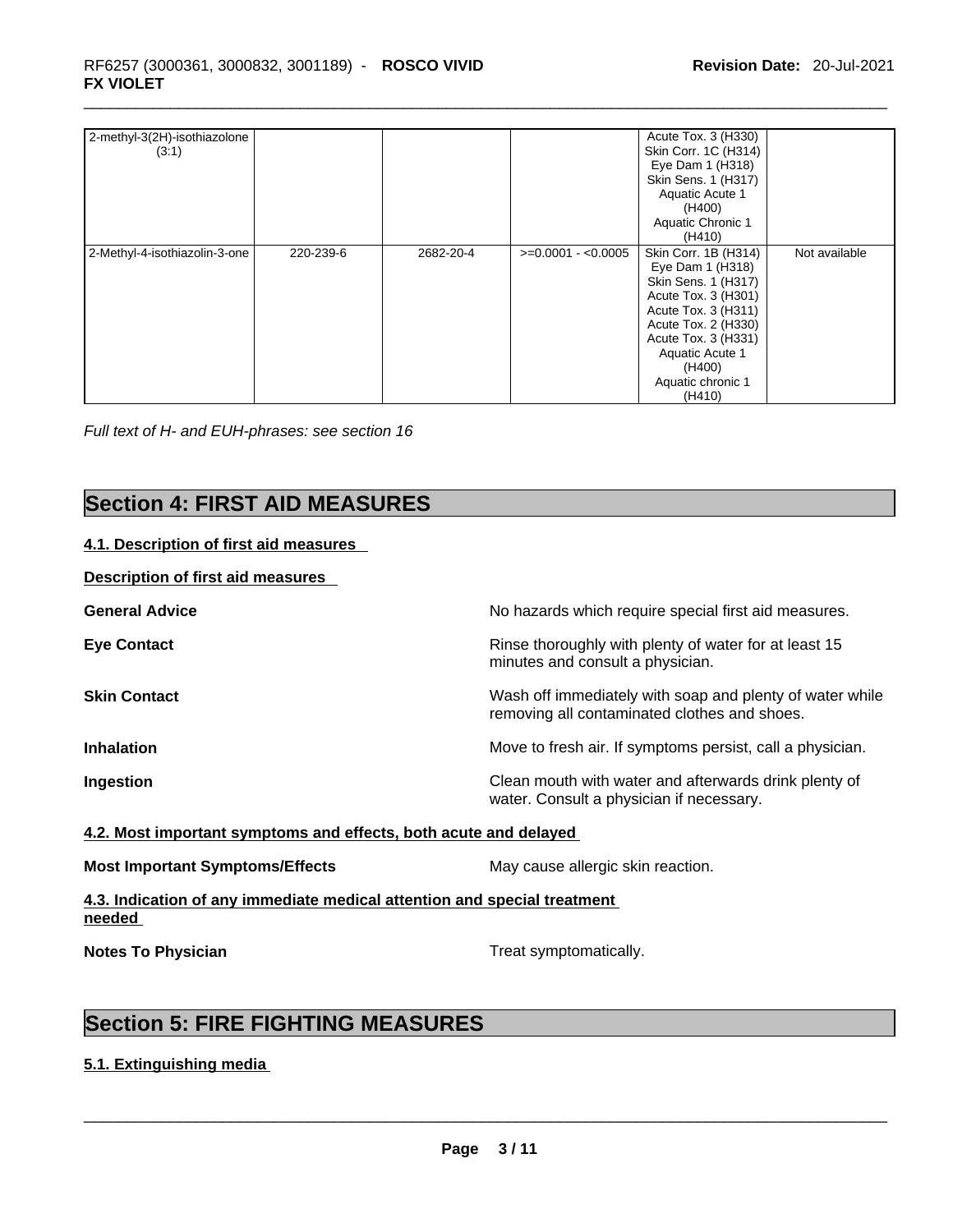| <b>Suitable Extinguishing Media</b>                                                                          | Use extinguishing measures that are appropriate to local<br>circumstances and the surrounding environment. |
|--------------------------------------------------------------------------------------------------------------|------------------------------------------------------------------------------------------------------------|
| <b>Unsuitable Extinguishing Media</b>                                                                        | No information available.                                                                                  |
| 5.2. Special hazards arising from the substance or mixture                                                   |                                                                                                            |
| <b>Specific Hazards Arising From The Chemical</b>                                                            | Closed containers may rupture if exposed to fire or<br>extreme heat.                                       |
| Sensitivity to static discharge                                                                              | No                                                                                                         |
| <b>Sensitivity to mechanical impact</b>                                                                      | No.                                                                                                        |
| 5.3. Advice for firefighters                                                                                 |                                                                                                            |
| Protective equipment and precautions for firefighters Wear self-contained breathing apparatus and protective | suit.                                                                                                      |
| <b>Section 6: ACCIDENTAL RELEASE MEASURES</b>                                                                |                                                                                                            |
|                                                                                                              |                                                                                                            |
| 6.1. Personal precautions, protective equipment and emergency procedures                                     |                                                                                                            |
| <b>Personal Precautions</b>                                                                                  | Avoid contact with skin, eyes and clothing. Ensure<br>adequate ventilation.                                |
| <b>Other Information</b>                                                                                     | Observe all relevant local and international regulations.                                                  |
| <b>6.2. Environmental precautions</b>                                                                        |                                                                                                            |

for disposal.

**6.3. Methods and material for containment and cleaning up**

**Methods for Containment Absorb with inert material and place in suitable container** 

**Methods for Cleaning Up Clean contaminated surface thoroughly.** 

**6.4. Reference to other sections** 

**Other information** See Section 12 for additional information.

vapors, spray mists or sanding dust. In case of insufficient

ventilation, wear suitable respiratory equipment.

## **Section 7: HANDLING AND STORAGE**

#### **7.1. Precautions for safe handling**

**Handling Handling Avoid contact with skin, eyes and clothing. Avoid breathing Handling A** 

**Hygiene Measures** Wash thoroughly after handling. \_\_\_\_\_\_\_\_\_\_\_\_\_\_\_\_\_\_\_\_\_\_\_\_\_\_\_\_\_\_\_\_\_\_\_\_\_\_\_\_\_\_\_\_\_\_\_\_\_\_\_\_\_\_\_\_\_\_\_\_\_\_\_\_\_\_\_\_\_\_\_\_\_\_\_\_\_\_\_\_\_\_\_\_\_\_\_\_\_\_\_\_\_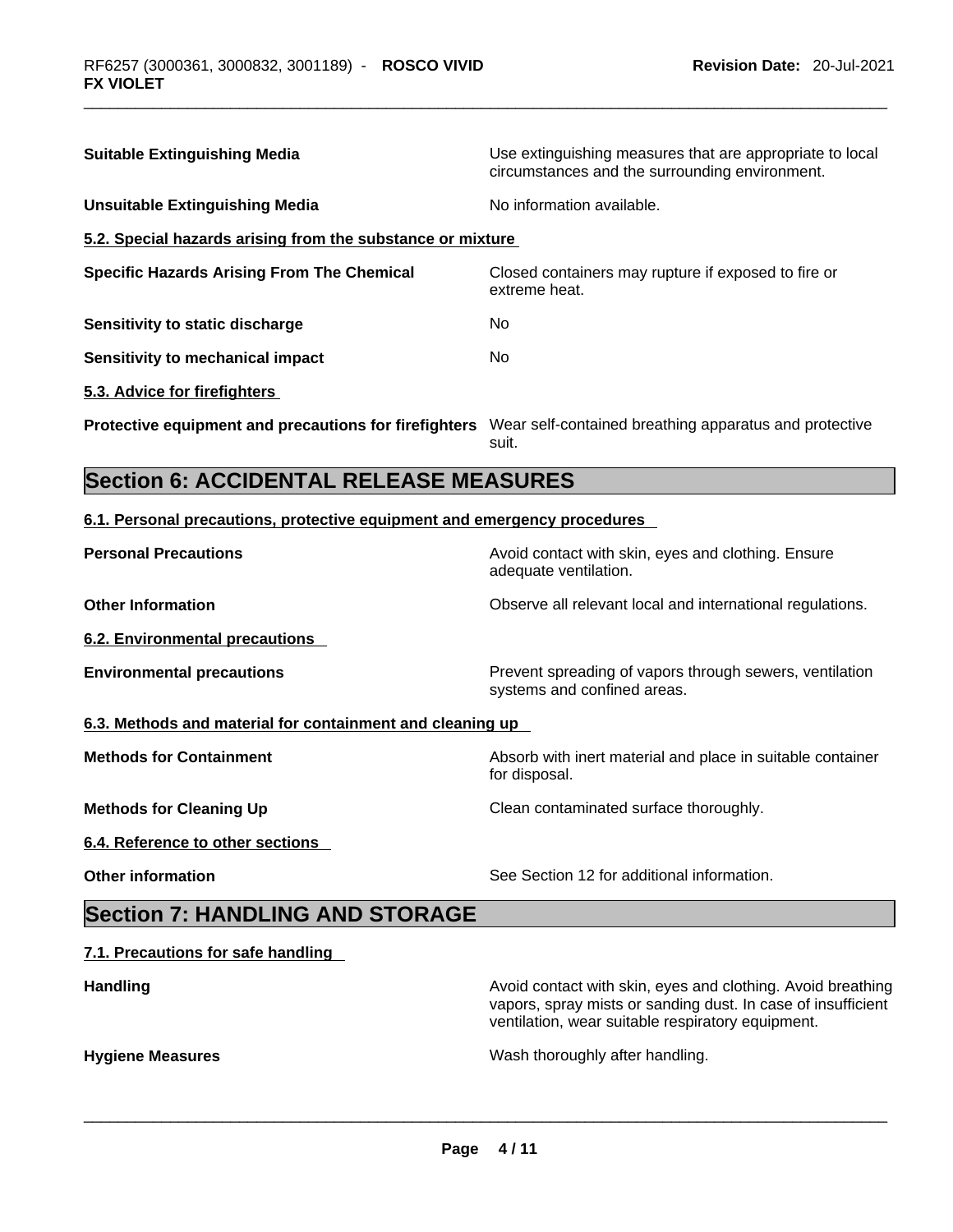#### **7.2. Conditions for safe storage, including any incompatibilities**

**7.3. Specific end use(s)** 

**Risk Management Methods (RMM)** Not Applicable.

**Storage Storage Keep container tightly closed. Keep out of the reach of the reach of** children.

**Specific Uses Architectural coating. Apply as directed. Refer to product Specific Uses** label / literature for specific instructions.

## **Section 8: EXPOSURE CONTROLS/PERSONAL PROTECTION**

#### **8.1. Control parameters**

| <b>Chemical name</b>                                | <b>European Union</b>          | <b>Belgium</b>                  | <b>Bulgaria</b>                           |                   |                | <b>Cyprus</b>                                                | <b>France</b>               | <b>Ireland</b>                                                                                                                                                          |
|-----------------------------------------------------|--------------------------------|---------------------------------|-------------------------------------------|-------------------|----------------|--------------------------------------------------------------|-----------------------------|-------------------------------------------------------------------------------------------------------------------------------------------------------------------------|
| Cristobalite<br>14464-46-1                          | TWA: 0.1 mg/m <sup>3</sup>     | TWA: $0.05 \text{ mg/m}^3$      | TWA: 0.07 mg/m <sup>3</sup>               |                   |                |                                                              | TWA: 0.05 mg/m <sup>3</sup> | TWA: $0.1 \text{ mg/m}^3$<br>STEL: $0.3 \text{ mg/m}^3$                                                                                                                 |
| Propylene glycol<br>$57 - 55 - 6$                   |                                |                                 |                                           |                   |                | $\blacksquare$                                               |                             | TWA: $10 \text{ ma/m}^3$<br>TWA: 150 ppm                                                                                                                                |
|                                                     |                                |                                 |                                           |                   |                |                                                              |                             | TWA: 470 mg/m <sup>3</sup><br>STEL: 1410 mg/m <sup>3</sup>                                                                                                              |
|                                                     |                                |                                 |                                           |                   |                |                                                              |                             | STEL: 30 mg/m <sup>3</sup>                                                                                                                                              |
| Diatomaceous silica.                                |                                | ÷                               | $\overline{\phantom{a}}$                  |                   |                | $\blacksquare$                                               |                             | STEL: 450 ppm<br>TWA: 1.2 mg/m <sup>3</sup>                                                                                                                             |
| flux-calcined<br>68855-54-9                         |                                |                                 |                                           |                   |                |                                                              |                             | STEL: 3.6 mg/m <sup>3</sup>                                                                                                                                             |
| <b>Chemical name</b>                                | Germany                        | <b>Greece</b>                   | <b>Hungary</b>                            |                   |                | <b>Iceland</b>                                               | <b>Italy</b>                | Latvia                                                                                                                                                                  |
| Cristobalite<br>14464-46-1                          |                                |                                 | TWA: $0.15 \text{ mg/m}^3$                |                   |                | $0.15$ mg/m <sup>3</sup> TWA<br>$0.05$ mg/m <sup>3</sup> TWA |                             |                                                                                                                                                                         |
| Propylene glycol<br>$57 - 55 - 6$                   |                                |                                 |                                           |                   |                |                                                              |                             | TWA: $7 \text{ mg/m}^3$                                                                                                                                                 |
| Diatomaceous silica.<br>flux-calcined<br>68855-54-9 | TWA: 0.3 mg/m <sup>3</sup>     |                                 |                                           |                   |                | 1.5 mg/m $3$ TWA                                             |                             |                                                                                                                                                                         |
| <b>Chemical name</b>                                | Lithuania                      | <b>Netherlands</b>              | <b>Poland</b>                             |                   | Romania        | <b>Spain</b>                                                 | <b>Sweden</b>               | <b>United</b><br>Kingdom                                                                                                                                                |
| Cristobalite<br>14464-46-1                          | TWA: 0.05<br>mq/m <sup>3</sup> | TWA: 0.075<br>mg/m <sup>3</sup> | TWA: $0.1$ mg/m <sup>3</sup>              | mg/m <sup>3</sup> | TWA: 0.05      | TWA: 0.05<br>mg/m <sup>3</sup>                               | TLV: 0.05 mg/m <sup>3</sup> | TWA: 0.1 mg/m <sup>3</sup>                                                                                                                                              |
| Propylene glycol<br>$57 - 55 - 6$                   | TWA: $7 \text{ mg/m}^3$        |                                 | TWA: 100 mg/m <sup>3</sup>                |                   |                |                                                              |                             | <b>TWA: 150 ppm</b><br>TWA: 474 mg/m <sup>3</sup><br>TWA: 10 mg/m <sup>3</sup><br>STEL: 450 ppm<br><b>STEL: 1422</b><br>mq/m <sup>3</sup><br>STEL: 30 mg/m <sup>3</sup> |
| Diatomaceous silica.<br>flux-calcined<br>68855-54-9 |                                |                                 | TWA: $2 \text{ mg/m}^3$<br>TWA: 1 $mq/m3$ |                   | $\overline{a}$ |                                                              |                             |                                                                                                                                                                         |

#### **8.2. Exposure controls**

**Occupational exposure controls** 

**Engineering Measures Ensure 2018** Ensure adequate ventilation, especially in confined areas.

**Personal Protective Equipment** 

**Respiratory Protection In case of insufficient ventilation wear suitable respiratory**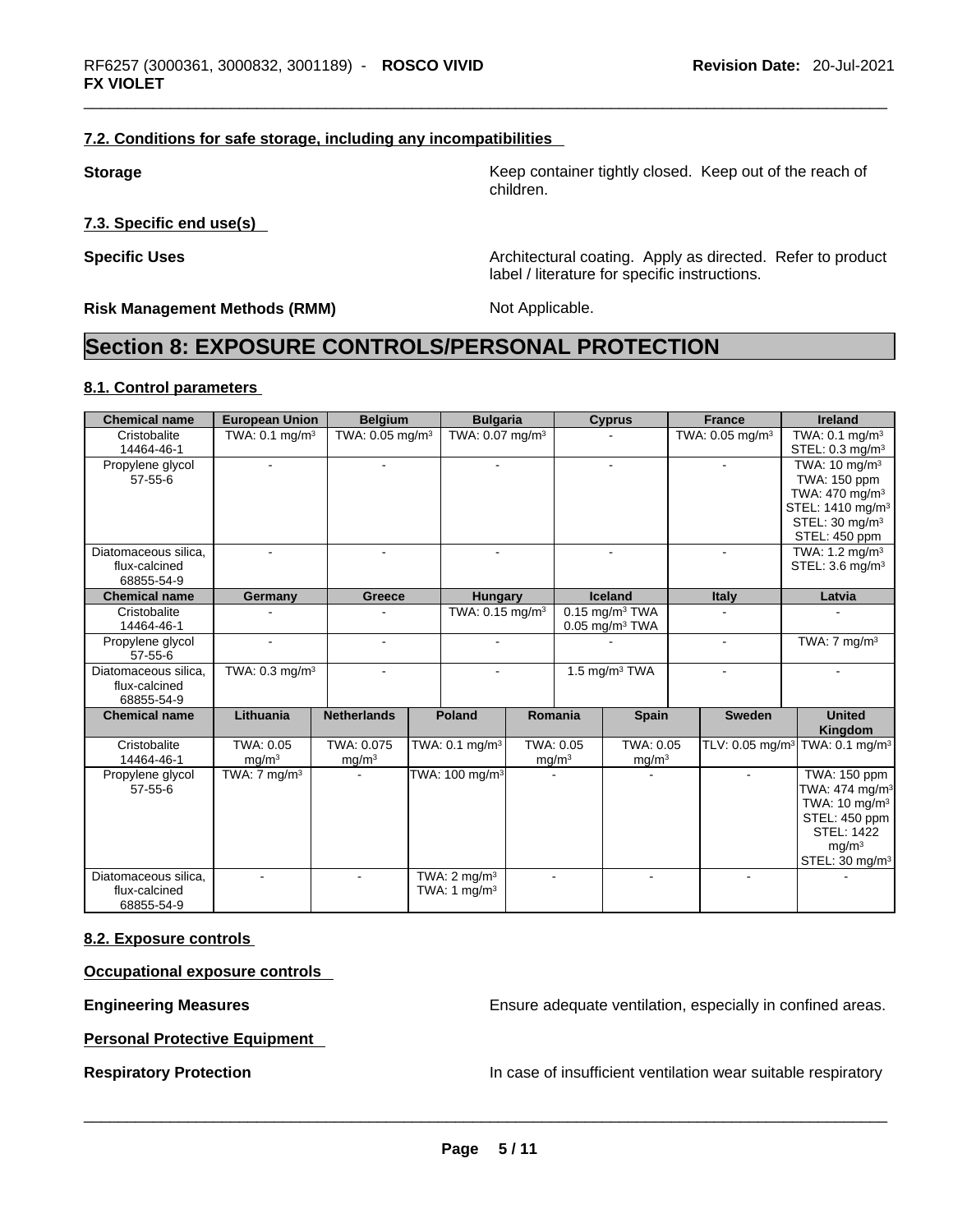equipment.

**Eye Protection Eye Protection Safety glasses with side-shields.** 

**Skin Protection Contract Contract Contract Contract Contract Contract Contract Contract Contract Contract Contract Contract Contract Contract Contract Contract Contract Contract Contract Contract Contract Contract Contr** 

Hand protection **Impervious** gloves.

**Hygiene Measures Avoid contact with skin, eyes and clothing. Remove and Hygiene Measures Avoid contact with skin, eyes and clothing. Remove and** wash contaminated clothing before re-use. Wash thoroughly after handling.

## **Section 9: PHYSICAL AND CHEMICAL PROPERTIES**

#### **9.1. Information on basic physical and chemical properties**

| Appearance                           | liquid                   |                        |
|--------------------------------------|--------------------------|------------------------|
| Odor                                 | little or no odor        |                        |
| <b>Odor Threshold</b>                | No information available |                        |
| <b>Property</b>                      | <b>Values</b>            | <b>Remarks/ Method</b> |
| Density (g/L)                        | 1126 - 1138              | None known             |
| <b>Relative Density</b>              | $1.12 - 1.14$            |                        |
| рH                                   | No information available | None known             |
| <b>Viscosity (cps)</b>               | No information available | None known             |
| Solubility(ies)                      | No information available | None known             |
| <b>Water solubility</b>              | No information available | None known             |
| <b>Evaporation Rate</b>              | No information available | None known             |
| Vapor pressure                       | No information available | None known             |
| Vapor density                        | No information available | None known             |
| Wt. % Solids                         | $45 - 55$                | None known             |
| <b>Vol. % Solids</b>                 | $35 - 45$                | None known             |
| Wt. % Volatiles                      | $45 - 55$                | None known             |
| <b>Vol. % Volatiles</b>              | $55 - 65$                | None known             |
| <b>Boiling Point (°C)</b>            | 100                      | None known             |
| <b>Freezing Point (°C)</b>           | 0                        | None known             |
| Melting Point (°C)                   | No information available | None known             |
| <b>Pour Point</b>                    | No information available | None known             |
| Flash Point (°C)                     | Not applicable           | None known             |
| Flammability (solid, gas)            | No information available | None known             |
| <b>Upper flammability limit:</b>     | No information available | None known             |
| Lower flammability limit:            | No information available | None known             |
| <b>Autoignition Temperature (°C)</b> | No information available | None known             |
| Decomposition Temperature (°C)       | No information available | None known             |
| <b>Partition coefficient</b>         | No information available | None known             |
| <b>Explosive properties</b>          | No information available | None known             |
| <b>Oxidizing Properties</b>          | No information available | None known             |
|                                      |                          |                        |

## **Section 10: STABILITY AND REACTIVITY**

#### **10.1. Reactivity Reactivity Not Applicable. Not Applicable.**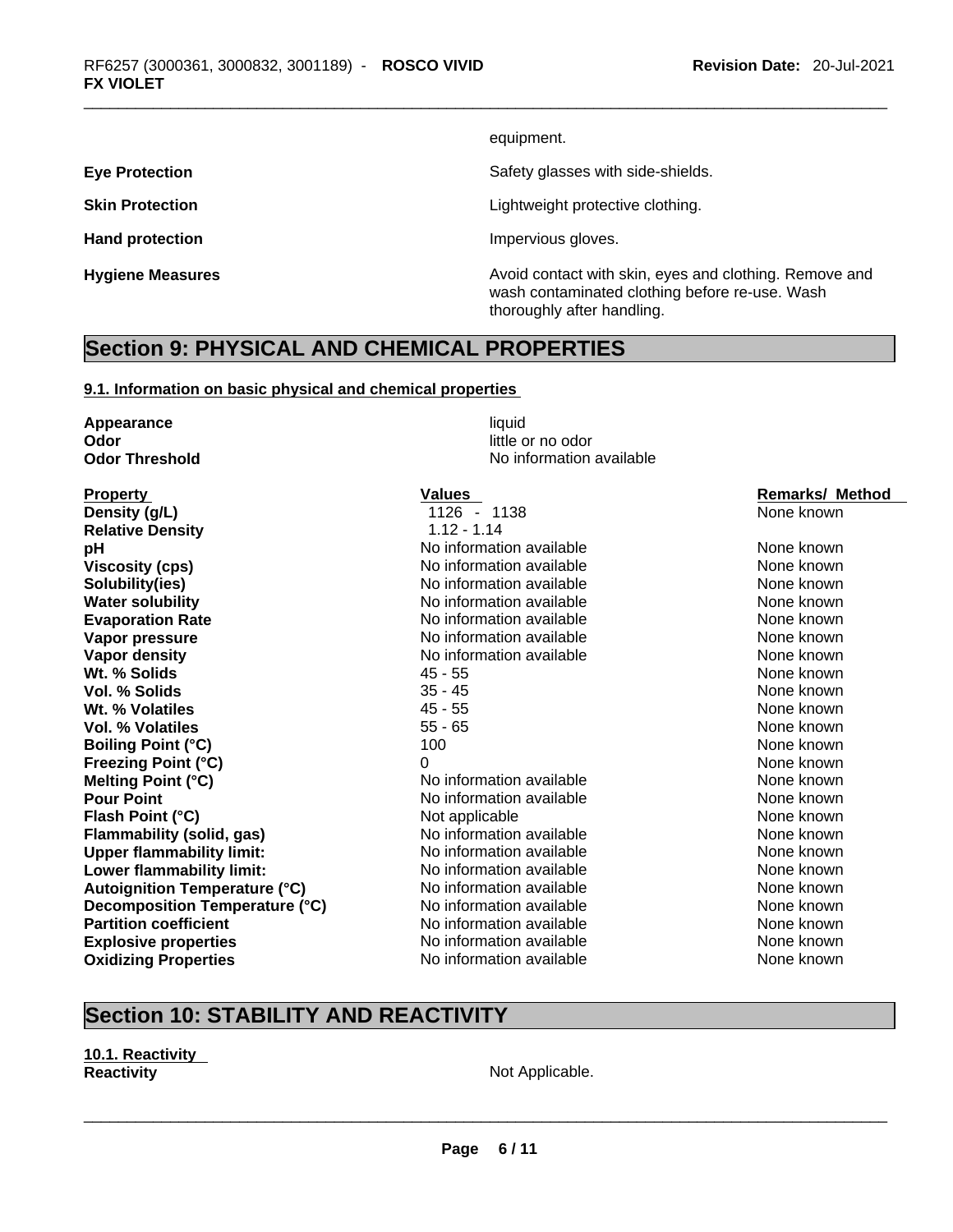## **10.2. Chemical stability Chemical Stability Chemical Stability** Stable under normal conditions. **10.3. Possibility of hazardous reactions Possibility of hazardous reactions** None under normal conditions of use. **10.4. Conditions to avoid Conditions to avoid Prevent from freezing. 10.5. Incompatible materials Incompatible Materials No materials** No materials to be especially mentioned. **10.6. Hazardous decomposition products Hazardous Decomposition Products** None under normal conditions of use.

## **Section 11: TOXICOLOGICAL INFORMATION**

#### **11.1. Information on toxicological effects**

| <b>Product Information</b> |  |
|----------------------------|--|
|----------------------------|--|

| <b>Inhalation</b>   | There is no data available for this product.                                                 |
|---------------------|----------------------------------------------------------------------------------------------|
| Eye contact         | There is no data available for this product.                                                 |
| <b>Skin contact</b> | Repeated or prolonged skin contact may cause allergic<br>reactions with susceptible persons. |
| Ingestion           | There is no data available for this product.                                                 |
|                     |                                                                                              |

#### **Acute Toxicity**

### **Component Information**

| <b>Chemical name</b>                                                                                       | Oral LD50                                    | <b>Dermal LD50</b>       | <b>Inhalation LC50</b> |
|------------------------------------------------------------------------------------------------------------|----------------------------------------------|--------------------------|------------------------|
| Propylene glycol<br>57-55-6                                                                                | $= 20$ g/kg (Rat)                            | $= 20800$ mg/kg (Rabbit) |                        |
| 1,2-Benzisothiazolin-3-one<br>2634-33-5                                                                    | $= 1020$ mg/kg (Rat)                         |                          |                        |
| 5-Chloro-2-methyl-3(2H)-isothiazolo<br>ne mixture with<br>2-methyl-3(2H)-isothiazolone (3:1)<br>55965-84-9 | $= 53$ mg/kg (Rat)                           |                          |                        |
| 2-Methyl-4-isothiazolin-3-one<br>2682-20-4                                                                 | 232 - 249 mg/kg (Rat)<br>$= 120$ mg/kg (Rat) | $= 200$ mg/kg (Rabbit)   |                        |

# **Skin corrosion/irritation** No information available. \_\_\_\_\_\_\_\_\_\_\_\_\_\_\_\_\_\_\_\_\_\_\_\_\_\_\_\_\_\_\_\_\_\_\_\_\_\_\_\_\_\_\_\_\_\_\_\_\_\_\_\_\_\_\_\_\_\_\_\_\_\_\_\_\_\_\_\_\_\_\_\_\_\_\_\_\_\_\_\_\_\_\_\_\_\_\_\_\_\_\_\_\_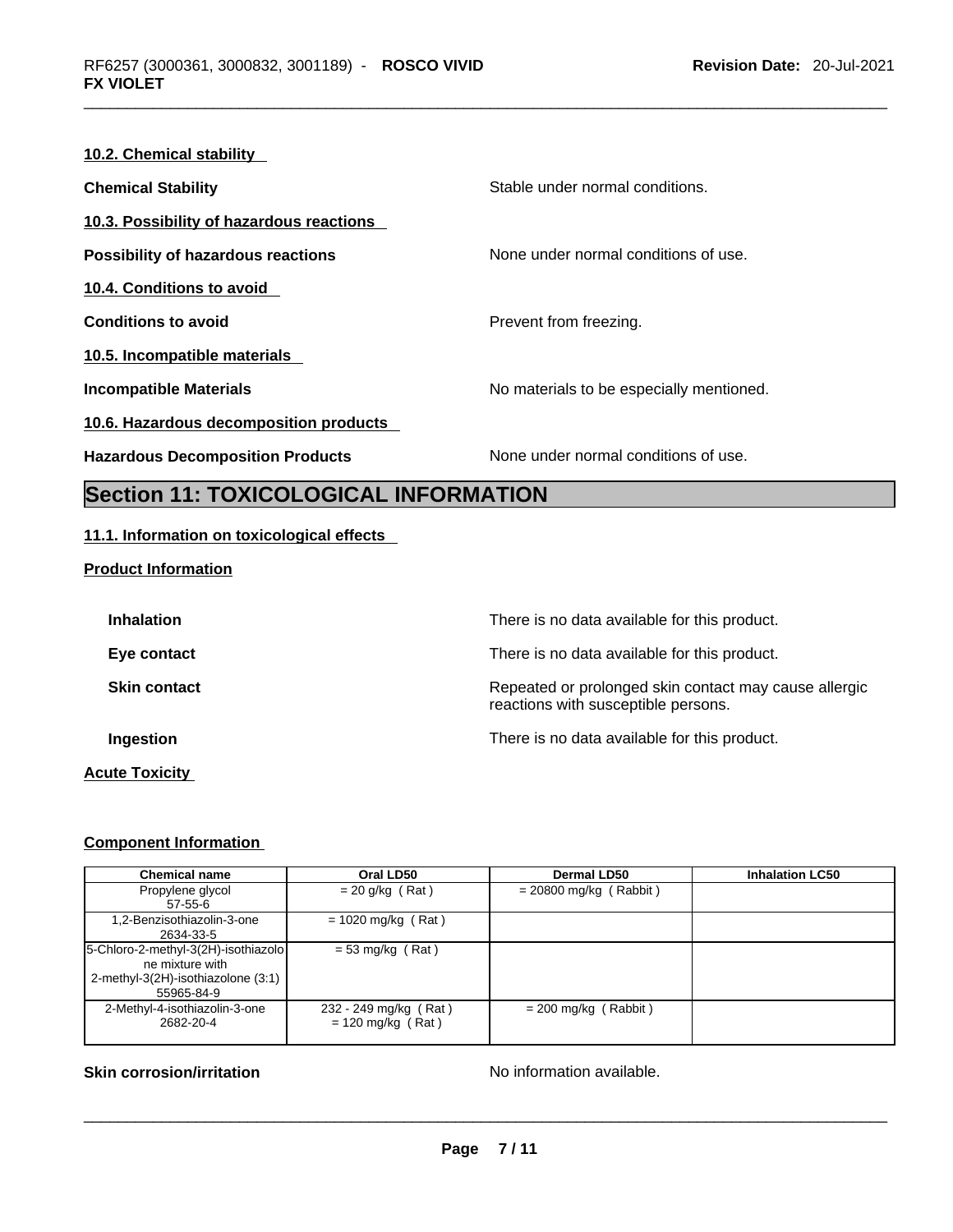| Eye damage/irritation    | No information available.            |
|--------------------------|--------------------------------------|
| <b>Sensitization</b>     | May cause an allergic skin reaction. |
| <b>Mutagenic Effects</b> | No information available.            |

### **Carcinogenic effects**

The table below indicates whether each agency has listed any ingredient as a carcinogen.

| <b>Chemical</b><br>name | Union<br>uronean<br>–ur∗ | <b>IARC</b>                           |
|-------------------------|--------------------------|---------------------------------------|
| `ristobalite            |                          | Carcinogen<br><b>lumar</b><br>$\cdot$ |
| AAGA<br>.46-            |                          |                                       |

• Crystalline Silica has been determined to be carcinogenic to humans by IARC (1) when in respirable form. Risk of cancer depends on duration and level of inhalation exposure to spray mist or dust from sanding the dried paint.

#### **Legend**

IARC - International Agency for Research on Cancer

| <b>Reproductive Effects</b>     | No information available.                                                     |
|---------------------------------|-------------------------------------------------------------------------------|
| <b>Developmental Effects</b>    | No information available.                                                     |
| <b>STOT - single exposure</b>   | No information available.                                                     |
| <b>STOT - repeated exposure</b> | Causes damage to organs through prolonged or repeated<br>exposure if inhaled. |
| <b>Neurological Effects</b>     | No information available.                                                     |
| <b>Target organ effects</b>     | No information available.                                                     |
| <b>Symptoms</b>                 | No information available.                                                     |
| <b>Aspiration Hazard</b>        | No information available.                                                     |

## **Section 12: ECOLOGICAL INFORMATION**

#### **12.1. Toxicity**

Harmful to aquatic life with long lasting effects

| <b>Chemical name</b> | Algae/aguatic plants             | Fish                             | <b>Crustacea</b>           |
|----------------------|----------------------------------|----------------------------------|----------------------------|
| Propylene glycol     | $EC50: = 19000mg/L$ (96h,        | LC50 41 - 47 mL/L Oncorhynchus   | $EC50 > 1000$ mg/L (48 h)  |
| 57-55-6              | Pseudokirchneriella subcapitata) | mykiss (96 h)                    | $EC50 > 10000$ mg/L (24 h) |
|                      |                                  | $LC50 = 710$ mg/L Pimephales     |                            |
|                      |                                  | promelas (96 h)                  |                            |
|                      |                                  | $LC50 = 51600$ mg/L Oncorhynchus |                            |
|                      |                                  | mykiss $(96 h)$                  |                            |
|                      |                                  | $LC50 = 51400$ mg/L Pimephales   |                            |
|                      |                                  | promelas (96 h)                  |                            |

#### **12.2. Persistence and degradability**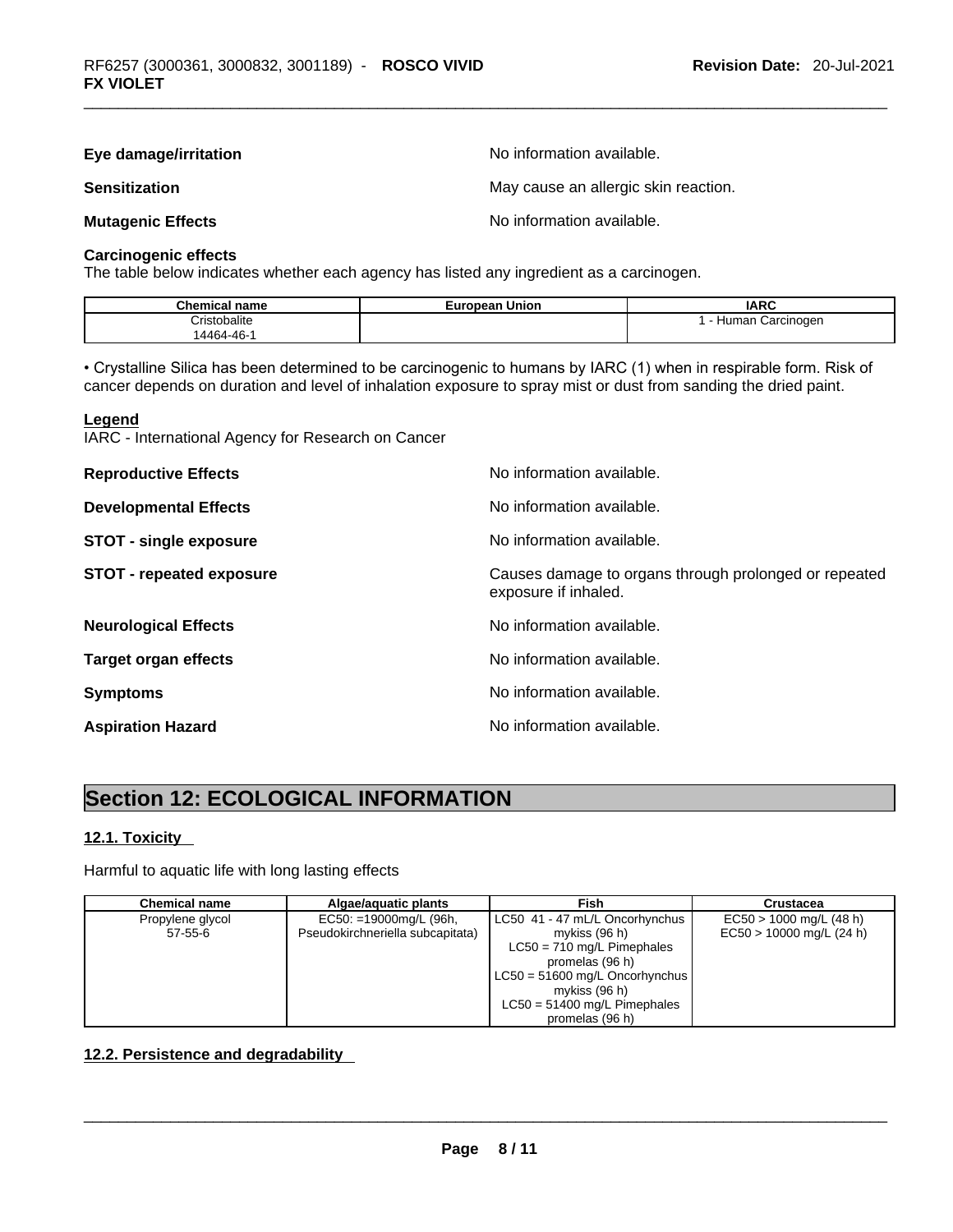#### **Persistence / Degradability** No information available.

#### **12.3. Bioaccumulative potential**

**Bioaccumulation No information available.** No information available.

| <b>Chemical name</b>       | <b>Partition coefficient</b> |
|----------------------------|------------------------------|
| 1.2-Benzisothiazolin-3-one | ن. ا                         |
| 2634-33-5                  |                              |

#### **12.4. Mobility in soil**

**Mobility in Environmental Media** Noinformation available.

**Mobility** in soil **Mobility** in soil

#### **12.5. Results of PBT and vPvB assessment**

#### **PBT** and **vPvB** assessment **Notify Apple 2012** No information available.

| <b>Chemical name</b>                                                                                   | <b>PBT and vPvB assessment</b>                                   |
|--------------------------------------------------------------------------------------------------------|------------------------------------------------------------------|
| Propylene glycol<br>$57 - 55 - 6$                                                                      | The substance is not PBT / vPvB PBT assessment<br>does not apply |
| Diatomaceous silica, flux-calcined<br>68855-54-9                                                       | PBT assessment does not apply                                    |
| 1,2-Benzisothiazolin-3-one<br>2634-33-5                                                                | The substance is not PBT / vPvB                                  |
| 5-Chloro-2-methyl-3(2H)-isothiazolone mixture with 2-methyl-3(2H)-isothiazolone<br>(3:1)<br>55965-84-9 | The substance is not PBT / vPvB                                  |
| 2-Methyl-4-isothiazolin-3-one<br>2682-20-4                                                             | The substance is not PBT / vPvB                                  |

#### **12.6. Other adverse effects**

**Other adverse effects No information available No information available** 

## **Section 13: DISPOSAL CONSIDERATIONS**

#### **13.1. Waste treatment methods**

**EWC waste disposal No**  No **No information available** 

**Waste from Residues/Unused Products** Dispose of in accordance with the European Directives on waste and hazardous waste.

**Contaminated Packaging <b>Empty Containers** should be taken for local recycling, recovery or waste disposal.

**Other Information** Waste codes should be assigned by the user based on the application for which the product was used.

## **Section 14: TRANSPORT INFORMATION**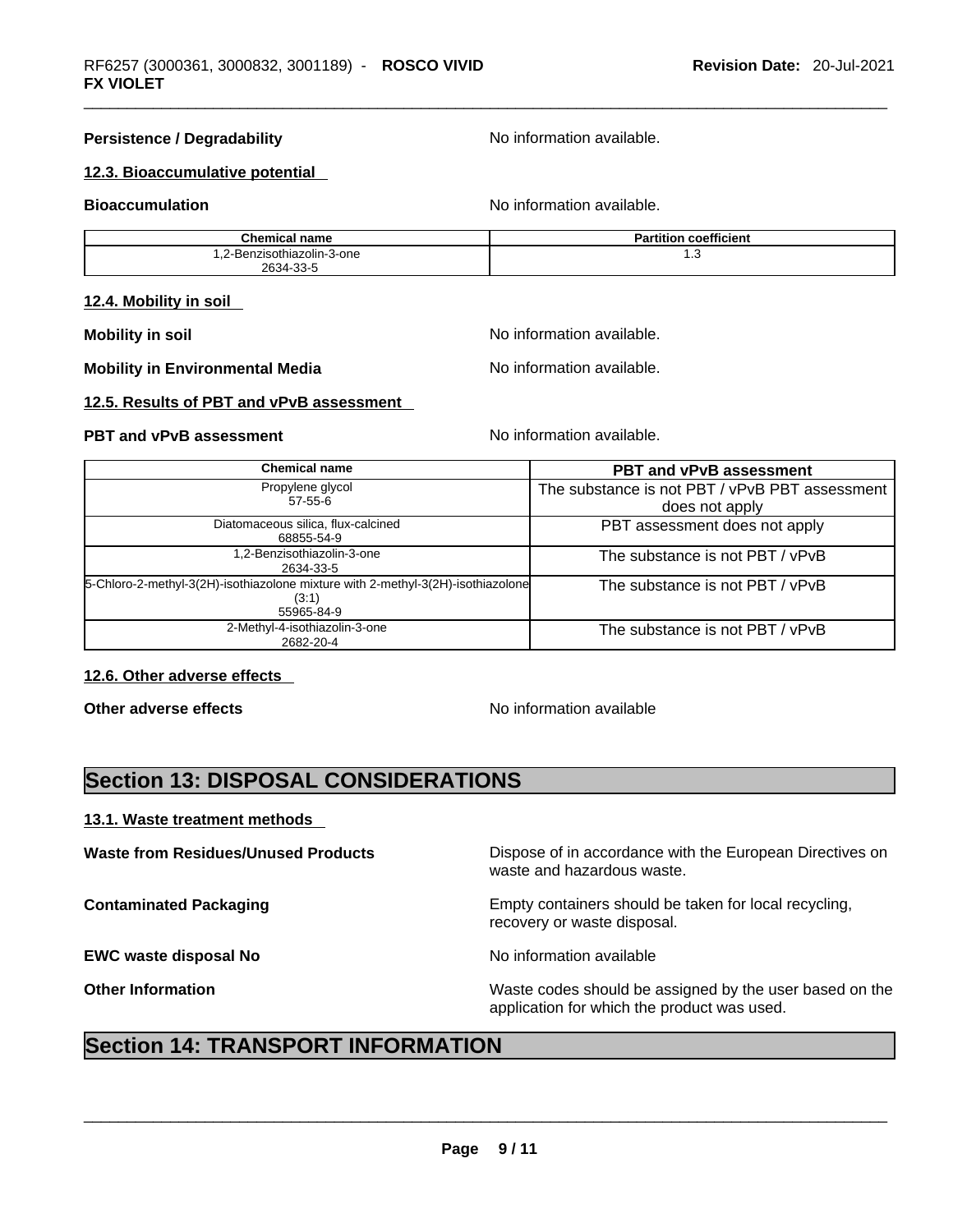| <b>IMDG</b> | Not regulated |
|-------------|---------------|
| RID         | Not regulated |
| <b>ADR</b>  | Not regulated |
| <b>ADN</b>  | Not regulated |
| <b>IATA</b> | Not regulated |

## **Section 15: REGULATORY INFORMATION**

#### **15.1. Safety, health and environmental regulations/legislation specific for the substance or mixture**

#### **Occupational Illnesses (R-463-3, France)**

| Chemical name              | French RG number |
|----------------------------|------------------|
| Cristobalite               | <b>RG 25</b>     |
| 14464-46-1                 |                  |
| Propylene glycol           | <b>RG 84</b>     |
| $57 - 55 - 6$              |                  |
| 1,2-Benzisothiazolin-3-one | <b>RG 65</b>     |
| 2634-33-5                  |                  |

#### **European Union**

Take note of Directive 98/24/EC on the protection of the health and safety of workers from the risks related to chemical agents at work

#### **International Inventories**

| <b>AICS</b>                   | No - Not all of the components are listed. |
|-------------------------------|--------------------------------------------|
| <b>DSL: Canada</b>            | Yes - All components are listed or exempt. |
| <b>EINECS: European Union</b> | No - Not all of the components are listed. |
| <b>ENCS</b>                   | No - Not all of the components are listed. |
| <b>IECSC</b>                  | No - Not all of the components are listed. |
| <b>KECL (Annex 1)</b>         | No - Not all of the components are listed. |
| <b>PICCS</b>                  | No - Not all of the components are listed. |
| <b>TSCA: United States</b>    | Yes - All components are listed or exempt. |

#### **Legend**

**AICS** - Australian Inventory of Chemical Substances **DSL/NDSL** - Canadian Domestic Substances List/Non-Domestic Substances List **IECSC** - China Inventory of Existing Chemical Substances  **EINECS/ELINCS** - European Inventory of Existing Chemical Substances/European List of Notified Chemical Substances **ENCS** - Japan Existing and New Chemical Substances **KECL** - Korean Existing and Evaluated Chemical Substances **PICCS** - Philippines Inventory of Chemicals and Chemical Substances

**TSCA** - United States Toxic Substances Control Act Section 8(b) Inventory

#### **15.2. Chemical safety assessment**

**Chemical Safety Report** No information available \_\_\_\_\_\_\_\_\_\_\_\_\_\_\_\_\_\_\_\_\_\_\_\_\_\_\_\_\_\_\_\_\_\_\_\_\_\_\_\_\_\_\_\_\_\_\_\_\_\_\_\_\_\_\_\_\_\_\_\_\_\_\_\_\_\_\_\_\_\_\_\_\_\_\_\_\_\_\_\_\_\_\_\_\_\_\_\_\_\_\_\_\_